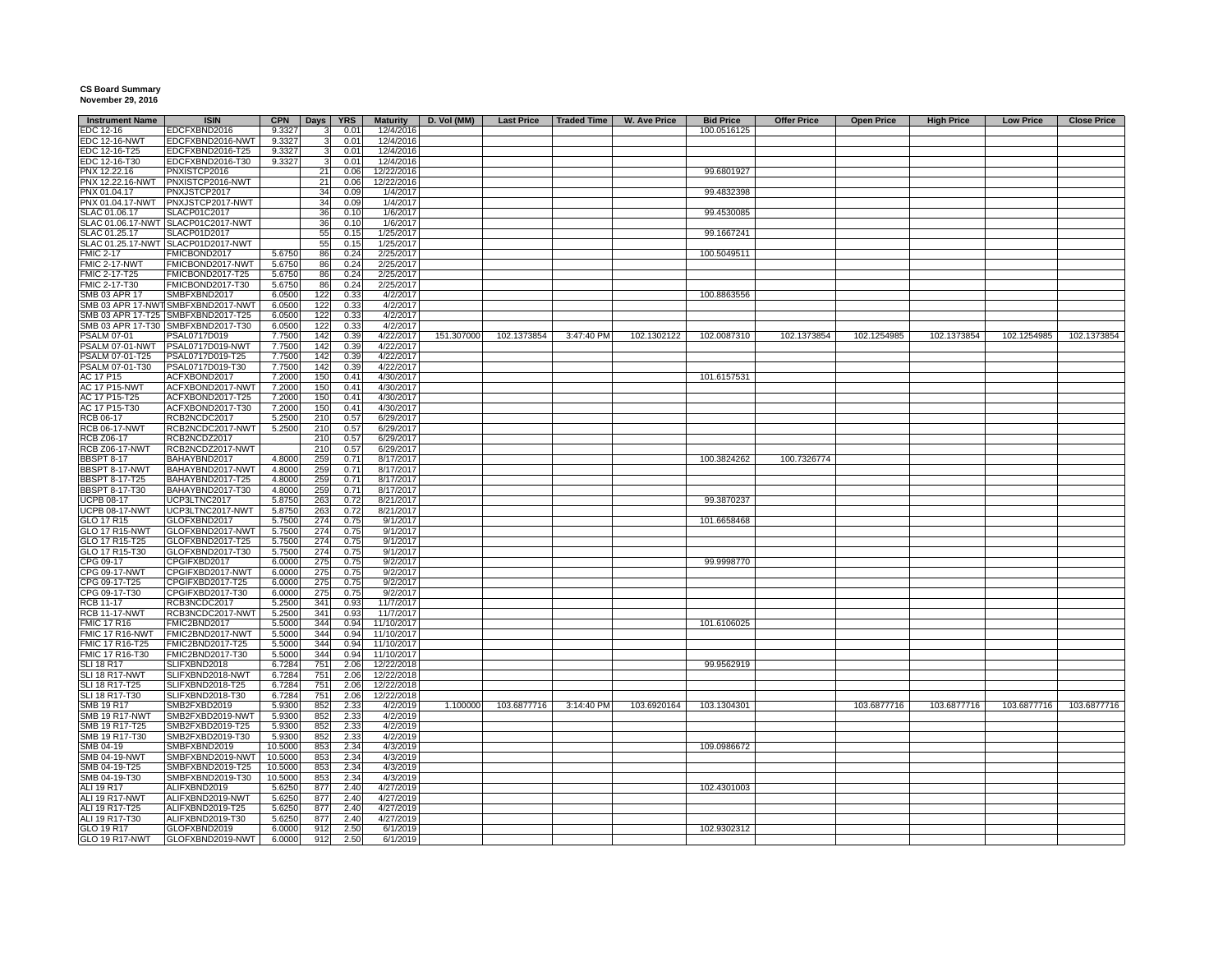| <b>Instrument Name</b> | <b>ISIN</b>                       | <b>CPN</b> | Days | <b>YRS</b> | <b>Maturity</b> | $\vert$ D. Vol (MM) |             | Last Price   Traded Time | <b>W. Ave Price</b> | <b>Bid Price</b> | <b>Offer Price</b> | <b>Open Price</b> | <b>High Price</b> | <b>Low Price</b> | <b>Close Price</b> |
|------------------------|-----------------------------------|------------|------|------------|-----------------|---------------------|-------------|--------------------------|---------------------|------------------|--------------------|-------------------|-------------------|------------------|--------------------|
| GLO 19 R17-T25         | GLOFXBND2019-T25                  | 6.0000     | 912  | 2.50       | 6/1/2019        |                     |             |                          |                     |                  |                    |                   |                   |                  |                    |
| GLO 19 R17-T30         | GLOFXBND2019-T30                  | 6.0000     | 912  | 2.50       | 6/1/2019        |                     |             |                          |                     |                  |                    |                   |                   |                  |                    |
| FLI 19 R17             | FLIFXBND2019                      | 6.2731     | 919  | 2.52       | 6/8/2019        |                     |             |                          |                     | 103.8372199      |                    |                   |                   |                  |                    |
| <b>FLI 19 R17-NWT</b>  | FLIFXBND2019-NWT                  | 6.2731     | 919  | 2.52       | 6/8/2019        |                     |             |                          |                     |                  |                    |                   |                   |                  |                    |
| FLI 19 R17-T25         | FLIFXBND2019-T25                  | 6.2731     | 919  | 2.52       | 6/8/2019        |                     |             |                          |                     |                  |                    |                   |                   |                  |                    |
| FLI 19 R17-T30         | FLIFXBND2019-T30                  | 6.2731     | 919  | 2.52       | 6/8/2019        |                     |             |                          |                     |                  |                    |                   |                   |                  |                    |
| SM 19 R17              | SMICFXBD2019                      | 6.0000     | 957  | 2.62       | 7/16/2019       |                     |             |                          |                     | 103.6687584      |                    |                   |                   |                  |                    |
| <b>SM 19 R17-NWT</b>   | SMICFXBD2019-NWT                  | 6.0000     | 957  | 2.62       | 7/16/2019       |                     |             |                          |                     |                  |                    |                   |                   |                  |                    |
| SM 19 R17-T25          | SMICFXBD2019-T25                  | 6.0000     | 957  | 2.62       | 7/16/2019       |                     |             |                          |                     |                  |                    |                   |                   |                  |                    |
| SM 19 R17-T30          | SMICFXBD2019-T30                  | 6.0000     | 957  | 2.62       | 7/16/2019       |                     |             |                          |                     |                  |                    |                   |                   |                  |                    |
| <b>FMIC 19 R17</b>     | FMICBOND2019                      | 5.7500     | 982  | 2.69       | 8/10/2019       |                     |             |                          |                     | 98.7680908       |                    |                   |                   |                  |                    |
| FMIC 19 R17-NWT        | FMICBOND2019-NWT                  | 5.7500     | 982  | 2.69       | 8/10/2019       |                     |             |                          |                     |                  |                    |                   |                   |                  |                    |
| FMIC 19 R17-T25        | FMICBOND2019-T25                  | 5.7500     | 982  | 2.69       | 8/10/2019       |                     |             |                          |                     |                  |                    |                   |                   |                  |                    |
| FMIC 19 R17-T30        |                                   |            | 982  | 2.69       | 8/10/2019       |                     |             |                          |                     |                  |                    |                   |                   |                  |                    |
|                        | FMICBOND2019-T30                  | 5.7500     |      |            |                 |                     |             |                          |                     | 101.8585541      |                    |                   |                   |                  |                    |
| JGS 08-19              | JGSFXBND2019                      | 5.2317     | 999  | 2.74       | 8/27/2019       |                     |             |                          |                     |                  |                    |                   |                   |                  |                    |
| JGS 08-19-NWT          | JGSFXBND2019-NWT                  | 5.2317     | 999  | 2.74       | 8/27/2019       |                     |             |                          |                     |                  |                    |                   |                   |                  |                    |
| JGS 08-19-T25          | JGSFXBND2019-T25                  | 5.2317     | 999  | 2.74       | 8/27/2019       |                     |             |                          |                     |                  |                    |                   |                   |                  |                    |
| JGS 08-19-T30          | JGSFXBND2019-T30                  | 5.2317     | 999  | 2.74       | 8/27/2019       |                     |             |                          |                     |                  |                    |                   |                   |                  |                    |
| ALI HS 10-19           | ALIHSBND2019                      | 3.0000     | 1052 | 2.88       | 10/19/2019      |                     |             |                          |                     |                  | 99.9980051         |                   |                   |                  |                    |
| <b>GTCAP 11-19</b>     | GTCFXBND2019                      | 4.7106     | 1071 | 2.93       | 11/7/2019       |                     |             |                          |                     | 100.6430095      |                    |                   |                   |                  |                    |
| GTCAP 11-19-NWT        | GTCFXBND2019-NWT                  | 4.7106     | 1071 | 2.93       | 11/7/2019       |                     |             |                          |                     |                  |                    |                   |                   |                  |                    |
| GTCAP 11-19-T25        | GTCFXBND2019-T25                  | 4.7106     | 1071 | 2.93       | 11/7/2019       |                     |             |                          |                     |                  |                    |                   |                   |                  |                    |
| GTCAP 11-19-T30        | GTCFXBND2019-T30                  | 4.7106     | 1071 | 2.93       | 11/7/2019       |                     |             |                          |                     |                  |                    |                   |                   |                  |                    |
| <b>VLL 19 R17</b>      | VLLFXBND2019                      | 5.6542     | 1073 | 2.94       | 11/9/2019       | 3.000000            |             | 99.7407908 11:42:33 AM   | 100.1913498         | 99.7407908       | 101.0924676        | 101.0924676       | 101.0924676       | 99.7407908       | 99.7407908         |
| VLL 19 R17-NWT         | VLLFXBND2019-NWT                  | 5.6542     | 1073 | 2.94       | 11/9/2019       |                     |             |                          |                     |                  |                    |                   |                   |                  |                    |
| VLL 19 R17-T25         | VLLFXBND2019-T25                  | 5.6542     | 1073 | 2.94       | 11/9/2019       |                     |             |                          |                     |                  |                    |                   |                   |                  |                    |
| VLL 19 R17-T30         | VLLFXBND2019-T30                  | 5.6542     | 1073 | 2.94       | 11/9/2019       |                     |             |                          |                     |                  |                    |                   |                   |                  |                    |
| <b>GTCAP 20 R17</b>    | GTCFXBND2020                      | 4.8371     | 1183 | 3.24       | 2/27/2020       |                     |             |                          |                     | 100.7845643      |                    |                   |                   |                  |                    |
|                        | GTCAP 20 R17-NWT GTCFXBND2020-NWT | 4.8371     | 1183 | 3.24       | 2/27/2020       |                     |             |                          |                     |                  |                    |                   |                   |                  |                    |
|                        | GTCAP 20 R17-T25 GTCFXBND2020-T25 | 4.8371     | 1183 | 3.24       | 2/27/2020       |                     |             |                          |                     |                  |                    |                   |                   |                  |                    |
|                        | GTCAP 20 R17-T30 GTCFXBND2020-T30 | 4.8371     | 1183 | 3.24       | 2/27/2020       |                     |             |                          |                     |                  |                    |                   |                   |                  |                    |
| SMPH 03-20             |                                   |            |      |            |                 |                     |             |                          |                     | 101.6529108      |                    |                   |                   |                  |                    |
|                        | SMPHFXBD2020                      | 5.1000     | 1186 | 3.25       | 3/1/2020        |                     |             |                          |                     |                  |                    |                   |                   |                  |                    |
| SMPH 03-20-NWT         | SMPHFXBD2020-NWT                  | 5.1000     | 1186 | 3.25       | 3/1/2020        |                     |             |                          |                     |                  |                    |                   |                   |                  |                    |
| SMPH 03-20-T25         | SMPHFXBD2020-T25                  | 5.1000     | 1186 | 3.25       | 3/1/2020        |                     |             |                          |                     |                  |                    |                   |                   |                  |                    |
| SMPH 03-20-T30         | SMPHFXBD2020-T30                  | 5.1000     | 1186 | 3.25       | 3/1/2020        |                     |             |                          |                     |                  |                    |                   |                   |                  |                    |
| CPG 20 R18             | CPGIFXBD2020                      | 6.6878     | 1187 | 3.25       | 3/2/2020        |                     |             |                          |                     | 99.9644542       |                    |                   |                   |                  |                    |
| CPG 20 R18-NWT         | CPGIFXBD2020-NWT                  | 6.6878     | 1187 | 3.25       | 3/2/2020        |                     |             |                          |                     |                  |                    |                   |                   |                  |                    |
| CPG 20 R18-T25         | CPGIFXBD2020-T25                  | 6.6878     | 1187 | 3.25       | 3/2/2020        |                     |             |                          |                     |                  |                    |                   |                   |                  |                    |
| CPG 20 R18-T30         | CPGIFXBD2020-T30                  | 6.6878     | 1187 | 3.25       | 3/2/2020        |                     |             |                          |                     |                  |                    |                   |                   |                  |                    |
| MBT 04-20              | MBTLTNCD2020                      | 4.0000     | 1240 | 3.39       | 4/24/2020       |                     |             |                          |                     |                  |                    |                   |                   |                  |                    |
| EDC 20 R18             | EDCFXBND2020                      | 4.1583     | 1249 | 3.42       | 5/3/2020        |                     |             |                          |                     | 97.8395509       |                    |                   |                   |                  |                    |
| EDC 20 R18-NWT         | EDCFXBND2020-NWT                  | 4.1583     | 1249 | 3.42       | 5/3/2020        |                     |             |                          |                     |                  |                    |                   |                   |                  |                    |
| EDC 20 R18-T25         | EDCFXBND2020-T25                  | 4.1583     | 1249 | 3.42       | 5/3/2020        |                     |             |                          |                     |                  |                    |                   |                   |                  |                    |
| EDC 20 R18-T30         | EDCFXBND2020-T30                  | 4.1583     | 1249 | 3.42       | 5/3/2020        |                     |             |                          |                     |                  |                    |                   |                   |                  |                    |
| PNB 06-20              | PNBLTNCD2020                      | 4.1250     | 1289 | 3.53       | 6/12/2020       |                     |             |                          |                     |                  |                    |                   |                   |                  |                    |
| <b>RCB 06-20</b>       | RCBLTNCD2020                      | 4.1250     | 1296 | 3.55       | 6/19/2020       |                     |             |                          |                     |                  |                    |                   |                   |                  |                    |
| GLO 20 R18             | GLOFXBND2020                      | 4.8875     | 1324 | 3.62       | 7/17/2020       |                     |             |                          |                     | 100.9705325      |                    |                   |                   |                  |                    |
| GLO 20 R18-NWT         | GLOFXBND2020-NWT                  | 4.8875     | 1324 |            |                 |                     |             |                          |                     |                  |                    |                   |                   |                  |                    |
|                        |                                   |            |      | 3.62       | 7/17/2020       |                     |             |                          |                     |                  |                    |                   |                   |                  |                    |
| GLO 20 R18-T25         | GLOFXBND2020-T25                  | 4.8875     | 1324 | 3.62       | 7/17/2020       |                     |             |                          |                     |                  |                    |                   |                   |                  |                    |
| GLO 20 R18-T30         | GLOFXBND2020-T30                  | 4.8875     | 1324 | 3.62       | 7/17/2020       |                     |             |                          |                     |                  |                    |                   |                   |                  |                    |
| <b>SLTC 20 R18</b>     | SLTCFXBD2020                      | 4.9925     | 1360 | 3.72       | 8/22/2020       |                     |             |                          |                     | 98.3003746       |                    |                   |                   |                  |                    |
| SLTC 20 R18-NWT        | SLTCFXBD2020-NWT                  | 4.9925     | 1360 | 3.72       | 8/22/2020       |                     |             |                          |                     |                  |                    |                   |                   |                  |                    |
| SLTC 20 R18-T25        | SLTCFXBD2020-T25                  | 4.9925     | 1360 | 3.72       | 8/22/2020       |                     |             |                          |                     |                  |                    |                   |                   |                  |                    |
| SLTC 20 R18-T30        | SLTCFXBD2020-T30                  | 4.9925     | 1360 | 3.72       | 8/22/2020       |                     |             |                          |                     |                  |                    |                   |                   |                  |                    |
| <b>BDO 10-20</b>       | BDO2LTNC2020                      | 3.7500     | 1405 | 3.85       | 10/6/2020       |                     |             |                          |                     | 95.6484446       |                    |                   |                   |                  |                    |
| ALI 20 R19             | ALIFXBND2020                      | 4.6250     | 1409 | 3.86       | 10/10/2020      |                     |             |                          |                     | 98.7791755       |                    |                   |                   |                  |                    |
| <b>ALI 20 R19-NWT</b>  | ALIFXBND2020-NWT                  | 4.6250     | 1409 | 3.86       | 10/10/2020      |                     |             |                          |                     |                  |                    |                   |                   |                  |                    |
| ALI 20 R19-T25         | ALIFXBND2020-T25                  | 4.6250     | 1409 | 3.86       | 10/10/2020      |                     |             |                          |                     |                  |                    |                   |                   |                  |                    |
| ALI 20 R19-T30         | ALIFXBND2020-T30                  | 4.6250     | 1409 | 3.86       | 10/10/2020      |                     |             |                          |                     |                  |                    |                   |                   |                  |                    |
| <b>HOUSE 10-20</b>     | HOUSEFBD2020                      | 6.2080     | 1415 | 3.87       | 10/16/2020      |                     |             |                          |                     | 102.2773954      |                    |                   |                   |                  |                    |
| HOUSE 10-20-NWT        | HOUSEFBD2020-NWT                  | 6.2080     | 1415 | 3.87       | 10/16/2020      |                     |             |                          |                     |                  |                    |                   |                   |                  |                    |
| <b>HOUSE 10-20-T25</b> | HOUSEFBD2020-T25                  | 6.2080     | 1415 | 3.87       | 10/16/2020      |                     |             |                          |                     |                  |                    |                   |                   |                  |                    |
| HOUSE 10-20-T30        | HOUSEFBD2020-T30                  | 6.2080     | 1415 | 3.87       | 10/16/2020      |                     |             |                          |                     |                  |                    |                   |                   |                  |                    |
| AEV 11-20              | AEV2FXBD2020                      | 4.4722     | 1436 | 3.93       | 11/6/2020       | 6.950000            | 100.4380971 | 11:51:39 AM              | 100.9023279         | 99.8991065       |                    | 100.9803499       | 100.9803499       | 100.4380971      | 100.4380971        |
|                        |                                   |            |      |            |                 |                     |             |                          |                     |                  |                    |                   |                   |                  |                    |
| <b>AEV 11-20-NWT</b>   | AEV2FXBD2020-NWT                  | 4.4722     | 1436 | 3.93       | 11/6/2020       |                     |             |                          |                     |                  |                    |                   |                   |                  |                    |
| AEV 11-20-T25          | AEV2FXBD2020-T25                  | 4.4722     | 1436 | 3.93       | 11/6/2020       |                     |             |                          |                     |                  |                    |                   |                   |                  |                    |
| AEV 11-20-T30          | AEV2FXBD2020-T30                  | 4.4722     | 1436 | 3.93       | 11/6/2020       |                     |             |                          |                     |                  |                    |                   |                   |                  |                    |
| FLI 20 R19             | FLIFXBND2020                      | 4.8562     | 1438 | 3.94       | 11/8/2020       | 1.770000            | 99.4876537  | 3:45:09 PM               | 104.2639025         | 99.4876537       |                    | 104.4085908       | 104.4085908       | 99.4876537       | 99.4876537         |
| <b>FLI 20 R19-NWT</b>  | FLIFXBND2020-NWT                  | 4.8562     | 1438 | 3.94       | 11/8/2020       |                     |             |                          |                     |                  |                    |                   |                   |                  |                    |
| FLI 20 R19-T25         | FLIFXBND2020-T25                  | 4.8562     | 1438 | 3.94       | 11/8/2020       |                     |             |                          |                     |                  |                    |                   |                   |                  |                    |
| FLI 20 R19-T30         | FLIFXBND2020-T30                  | 4.8562     | 1438 | 3.94       | 11/8/2020       |                     |             |                          |                     |                  |                    |                   |                   |                  |                    |
| AEV 20 R19             | AEVFXBND2020                      | 4.4125     | 1451 | 3.97       | 11/21/2020      |                     |             |                          |                     | 97.0141103       |                    |                   |                   |                  |                    |
| AEV 20 R19-NWT         | AEVFXBND2020-NWT                  | 4.4125     | 1451 | 3.97       | 11/21/2020      |                     |             |                          |                     |                  |                    |                   |                   |                  |                    |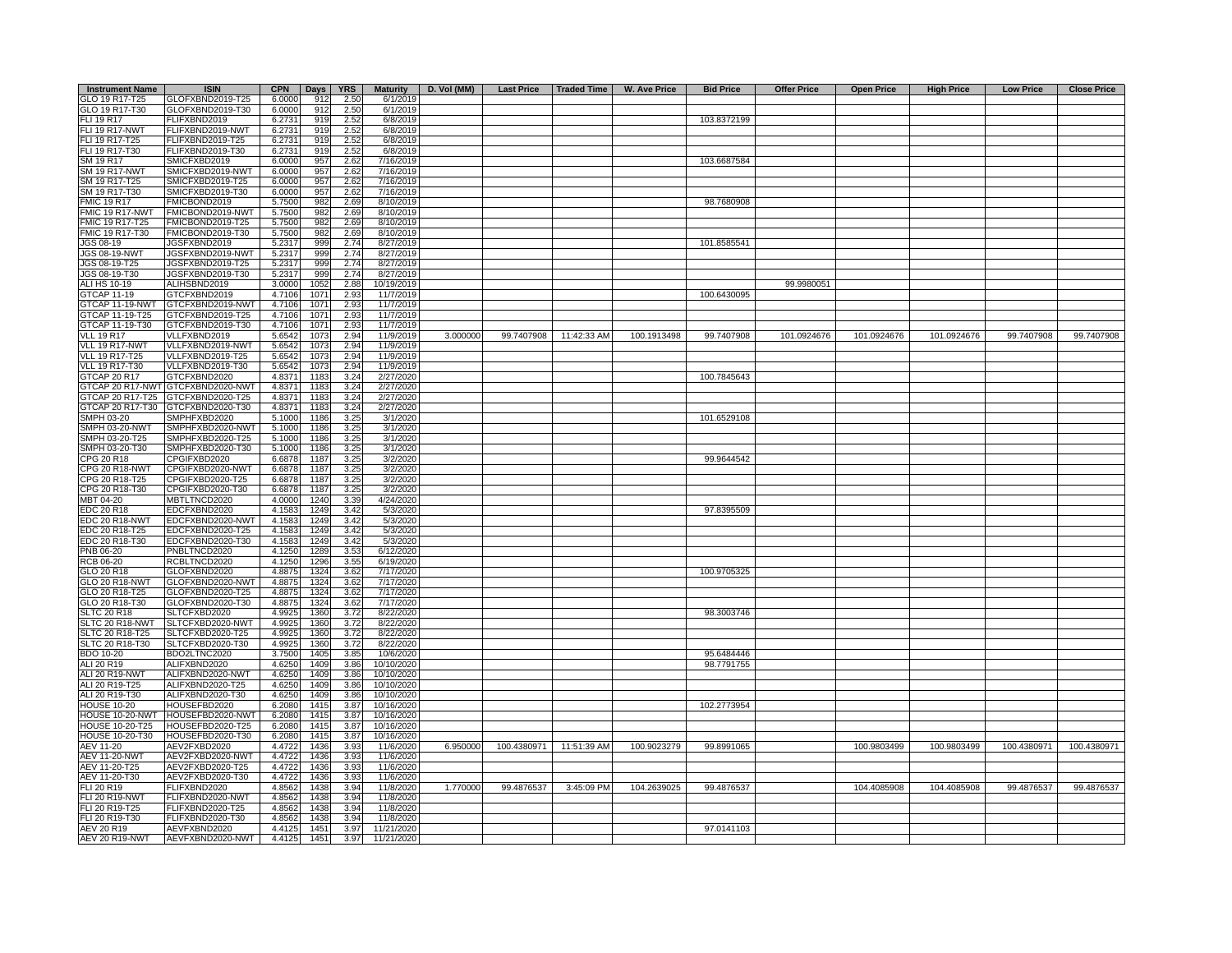| <b>Instrument Name</b> | <b>ISIN</b>                       |        | CPN Days | <b>YRS</b> |            | Maturity   D. Vol (MM) |             |                         | Last Price   Traded Time   W. Ave Price | <b>Bid Price</b> | <b>Offer Price</b> | <b>Open Price</b> | <b>High Price</b> | <b>Low Price</b> | <b>Close Price</b>      |
|------------------------|-----------------------------------|--------|----------|------------|------------|------------------------|-------------|-------------------------|-----------------------------------------|------------------|--------------------|-------------------|-------------------|------------------|-------------------------|
| AEV 20 R19-T25         | AEVFXBND2020-T25                  | 4.4125 | 1451     | 3.97       | 11/21/2020 |                        |             |                         |                                         |                  |                    |                   |                   |                  |                         |
| AEV 20 R19-T30         | AEVFXBND2020-T30                  | 4.4125 | 1451     | 3.97       | 11/21/2020 |                        |             |                         |                                         |                  |                    |                   |                   |                  |                         |
| MER 20 P19             | MERFXBND2020                      | 4.3750 | 1472     | 4.03       | 12/12/2020 |                        |             |                         |                                         | 98.8123016       |                    |                   |                   |                  |                         |
| <b>MER 20 P19-NWT</b>  | MERFXBND2020-NWT                  | 4.3750 | 1472     | 4.03       | 12/12/2020 |                        |             |                         |                                         |                  |                    |                   |                   |                  |                         |
| MER 20 P19-T25         | MERFXBND2020-T25                  | 4.3750 | 1472     | 4.03       | 12/12/2020 |                        |             |                         |                                         |                  |                    |                   |                   |                  |                         |
| MER 20 P19-T30         | MERFXBND2020-T30                  | 4.3750 | 1472     | 4.03       | 12/12/2020 |                        |             |                         |                                         |                  |                    |                   |                   |                  |                         |
| TEL 21 R19             | TELFXBND2021                      | 5.2250 | 1528     | 4.18       | 2/6/2021   | 4.140000               |             | 103.5207129 11:44:37 AM | 105.3751186                             | 102.9401026      |                    | 106.0873364       | 106.0873364       | 103.5207129      | 103.5207129             |
| <b>TEL 21 R19-NWT</b>  | TELFXBND2021-NWT                  | 5.2250 | 1528     | 4.18       | 2/6/2021   |                        |             |                         |                                         |                  |                    |                   |                   |                  |                         |
| TEL 21 R19-T25         | TELFXBND2021-T25                  | 5.2250 | 1528     | 4.18       | 2/6/2021   |                        |             |                         |                                         |                  |                    |                   |                   |                  |                         |
| TEL 21 R19-T30         | TELFXBND2021-T30                  | 5.2250 | 1528     | 4.18       | 2/6/2021   |                        |             |                         |                                         |                  |                    |                   |                   |                  |                         |
| ABS 21 R19             | ABSFXBND2021                      | 5.3350 | 1532     | 4.19       | 2/10/2021  |                        |             |                         |                                         | 99.3844274       |                    |                   |                   |                  |                         |
| <b>ABS 21 R19-NWT</b>  | ABSFXBND2021-NWT                  | 5.3350 | 1532     | 4.19       | 2/10/2021  |                        |             |                         |                                         |                  |                    |                   |                   |                  |                         |
| ABS 21 R19-T25         | ABSFXBND2021-T25                  | 5.3350 | 1532     | 4.19       | 2/10/2021  |                        |             |                         |                                         |                  |                    |                   |                   |                  |                         |
| ABS 21 R19-T30         | ABSFXBND2021-T30                  | 5.3350 | 1532     | 4.19       | 2/10/2021  |                        |             |                         |                                         |                  |                    |                   |                   |                  |                         |
| <b>ROCK 21 R19</b>     | ROCKFXBD2021                      | 5.0932 | 1537     | 4.21       | 2/15/2021  |                        |             |                         |                                         | 100.7291101      |                    |                   |                   |                  |                         |
|                        | ROCK 21 R19-NWT ROCKFXBD2021-NWT  | 5.0932 | 1537     | 4.21       | 2/15/2021  |                        |             |                         |                                         |                  |                    |                   |                   |                  |                         |
| ROCK 21 R19-T25        | ROCKFXBD2021-T25                  | 5.0932 | 1537     | 4.21       | 2/15/2021  |                        |             |                         |                                         |                  |                    |                   |                   |                  |                         |
| ROCK 21 R19-T30        | ROCKFXBD2021-T30                  | 5.0932 | 1537     | 4.21       | 2/15/2021  |                        |             |                         |                                         |                  |                    |                   |                   |                  |                         |
| SMPH 02-21             | SMPH2FBD2021                      | 4.5095 | 1547     | 4.24       | 2/25/2021  |                        |             |                         |                                         | 100.2280402      |                    |                   |                   |                  |                         |
| <b>SMPH 02-21-NWT</b>  | SMPH2FBD2021-NWT                  | 4.5095 | 1547     | 4.24       | 2/25/2021  |                        |             |                         |                                         |                  |                    |                   |                   |                  |                         |
| SMPH 02-21-T25         | SMPH2FBD2021-T25                  | 4.5095 | 1547     | 4.24       | 2/25/2021  |                        |             |                         |                                         |                  |                    |                   |                   |                  |                         |
| SMPH 02-21-T30         | SMPH2FBD2021-T30                  | 4.5095 | 1547     | 4.24       | 2/25/2021  |                        |             |                         |                                         |                  |                    |                   |                   |                  |                         |
| JGS 21 R19             | JGSFXBND2021                      | 5.2442 | 1549     | 4.24       | 2/27/2021  |                        |             |                         |                                         | 103.6164431      |                    |                   |                   |                  |                         |
| <b>JGS 21 R19-NWT</b>  | JGSFXBND2021-NWT                  | 5.2442 |          |            |            |                        |             |                         |                                         |                  |                    |                   |                   |                  |                         |
|                        |                                   |        | 1549     | 4.24       | 2/27/2021  |                        |             |                         |                                         |                  |                    |                   |                   |                  |                         |
| JGS 21 R19-T25         | JGSFXBND2021-T25                  | 5.2442 | 1549     | 4.24       | 2/27/2021  |                        |             |                         |                                         |                  |                    |                   |                   |                  |                         |
| JGS 21 R19-T30         | JGSFXBND2021-T30                  | 5.2442 | 1549     | 4.24       | 2/27/2021  |                        |             |                         |                                         |                  |                    |                   |                   |                  |                         |
| <b>SLI 21 R18</b>      | SLIFXBND2021                      | 6.7150 | 1572     | 4.30       | 3/22/2021  |                        |             |                         |                                         | 99.4051791       |                    |                   |                   |                  |                         |
| <b>SLI 21 R18-NWT</b>  | SLIFXBND2021-NWT                  | 6.7150 | 1572     | 4.30       | 3/22/2021  |                        |             |                         |                                         |                  |                    |                   |                   |                  |                         |
| SLI 21 R18-T25         | SLIFXBND2021-T25                  | 6.7150 | 1572     | 4.30       | 3/22/2021  |                        |             |                         |                                         |                  |                    |                   |                   |                  |                         |
| SLI 21 R18-T30         | SLIFXBND2021-T30                  | 6.7150 | 1572     | 4.30       | 3/22/2021  |                        |             |                         |                                         |                  |                    |                   |                   |                  |                         |
| <b>MNTC 21 R19</b>     | MNTCFXBD2021                      | 5.0700 | 1581     | 4.33       | 3/31/2021  | 0.300000               |             | 102.8264741 11:14:31 AM | 102.6276142                             | 102.2298945      |                    | 102.2324360       | 102.8264741       | 102.2324360      | 102.8264741             |
|                        | MNTC 21 R19-NWT MNTCFXBD2021-NWT  | 5.0700 | 1581     | 4.33       | 3/31/2021  |                        |             |                         |                                         |                  |                    |                   |                   |                  |                         |
| MNTC 21 R19-T25        | MNTCFXBD2021-T25                  | 5.0700 | 1581     | 4.33       | 3/31/2021  |                        |             |                         |                                         |                  |                    |                   |                   |                  |                         |
| MNTC 21 R19-T30        | MNTCFXBD2021-T30                  | 5.0700 | 1581     | 4.33       | 3/31/2021  |                        |             |                         |                                         |                  |                    |                   |                   |                  |                         |
| SMB 21 R19             | SMBFXBND2021                      | 5.5000 | 1583     | 4.33       | 4/2/2021   |                        |             |                         |                                         | 102.5072990      |                    |                   |                   |                  |                         |
| <b>SMB 21 R19-NWT</b>  | SMBFXBND2021-NWT                  | 5.5000 | 1583     | 4.33       | 4/2/2021   |                        |             |                         |                                         |                  |                    |                   |                   |                  |                         |
| SMB 21 R19-T25         | SMBFXBND2021-T25                  | 5.5000 | 1583     | 4.33       | 4/2/2021   |                        |             |                         |                                         |                  |                    |                   |                   |                  |                         |
| SMB 21 R19-T30         | SMBFXBND2021-T30                  | 5.5000 | 1583     | 4.33       | 4/2/2021   |                        |             |                         |                                         |                  |                    |                   |                   |                  |                         |
| LBP 04-21              | LBPLTNCD2021                      | 3.7500 | 1590     | 4.35       | 4/9/2021   |                        |             |                         |                                         |                  |                    |                   |                   |                  |                         |
| <b>VLL 21 R19</b>      | VLLFXBND2021                      | 5.9437 | 1620     | 4.44       | 5/9/2021   |                        |             |                         |                                         | 96.9272108       |                    |                   |                   |                  |                         |
| VLL 21 R19-NWT         | VLLFXBND2021-NWT                  | 5.9437 | 1620     | 4.44       | 5/9/2021   |                        |             |                         |                                         |                  |                    |                   |                   |                  |                         |
| VLL 21 R19-T25         | VLLFXBND2021-T25                  | 5.9437 | 1620     | 4.44       | 5/9/2021   |                        |             |                         |                                         |                  |                    |                   |                   |                  |                         |
| VLL 21 R19-T30         | VLLFXBND2021-T30                  | 5.9437 | 1620     | 4.44       | 5/9/2021   |                        |             |                         |                                         |                  |                    |                   |                   |                  |                         |
| AC 05-21               | ACFXBOND2021                      | 6.8000 | 1623     | 4.44       | 5/12/2021  |                        |             |                         |                                         | 109.2217447      |                    |                   |                   |                  |                         |
| AC 05-21-NWT           | ACFXBOND2021-NWT                  | 6.8000 | 1623     | 4.44       | 5/12/2021  |                        |             |                         |                                         |                  |                    |                   |                   |                  |                         |
| AC 05-21-T25           | ACFXBOND2021-T25                  | 6.8000 | 1623     | 4.44       | 5/12/2021  |                        |             |                         |                                         |                  |                    |                   |                   |                  |                         |
| AC 05-21-T30           | ACFXBOND2021-T30                  | 6.8000 | 1623     | 4.44       | 5/12/2021  |                        |             |                         |                                         |                  |                    |                   |                   |                  |                         |
| SM 21 R19              | SMICFXBD2021                      | 5.2958 | 1630     | 4.46       | 5/19/2021  | 8.910000               | 101.9701823 | 2:24:47 PM              | 101.9701823                             | 102.2725431      |                    | 101.9701823       | 101.9701823       |                  | 101.9701823 101.9701823 |
| SM 21 R19-NWT          | SMICFXBD2021-NWT                  | 5.2958 | 1630     | 4.46       | 5/19/2021  |                        |             |                         |                                         |                  |                    |                   |                   |                  |                         |
| SM 21 R19-T25          | SMICFXBD2021-T25                  | 5.2958 | 1630     | 4.46       | 5/19/2021  |                        |             |                         |                                         |                  |                    |                   |                   |                  |                         |
| SM 21 R19-T30          | SMICFXBD2021-T30                  | 5.2958 | 1630     | 4.46       | 5/19/2021  |                        |             |                         |                                         |                  |                    |                   |                   |                  |                         |
| CHI 21 R19             | CHIFXBND2021                      | 5.3200 | 1648     | 4.51       | 6/6/2021   |                        |             |                         |                                         | 99.2880991       |                    |                   |                   |                  |                         |
| CHI 21 R19-NWT         | CHIFXBND2021-NWT                  | 5.3200 | 1648     | 4.51       | 6/6/2021   |                        |             |                         |                                         |                  |                    |                   |                   |                  |                         |
| CHI 21 R19-T25         | CHIFXBND2021-T25                  | 5.3200 | 1648     | 4.51       | 6/6/2021   |                        |             |                         |                                         |                  |                    |                   |                   |                  |                         |
| CHI 21 R19-T30         | CHIFXBND2021-T30                  | 5.3200 | 1648     | 4.51       | 6/6/2021   |                        |             |                         |                                         |                  |                    |                   |                   |                  |                         |
| <b>SMCGP 21 R19</b>    | SMCGPFBD2021                      | 4.3458 | 1683     | 4.61       | 7/11/2021  |                        |             |                         |                                         |                  |                    |                   |                   |                  |                         |
|                        | SMCGP 21 R19-NWT SMCGPFBD2021-NWT | 4.3458 |          |            |            |                        |             |                         |                                         | 97.5210192       |                    |                   |                   |                  |                         |
|                        |                                   |        | 1683     | 4.61       | 7/11/2021  |                        |             |                         |                                         |                  |                    |                   |                   |                  |                         |
|                        | SMCGP 21 R19-T25 SMCGPFBD2021-T25 | 4.3458 | 1683     | 4.61       | 7/11/2021  |                        |             |                         |                                         |                  |                    |                   |                   |                  |                         |
|                        | SMCGP 21 R19-T30 SMCGPFBD2021-T30 | 4.3458 | 1683     | 4.61       | 7/11/2021  |                        |             |                         |                                         |                  |                    |                   |                   |                  |                         |
| GTCAP 21 R19           | GTCFXBND2021                      | 5.1965 | 1710     | 4.68       | 8/7/2021   |                        |             |                         |                                         | 101.9690679      |                    |                   |                   |                  |                         |
|                        | GTCAP 21 R19-NWT GTCFXBND2021-NWT | 5.1965 | 1710     | 4.68       | 8/7/2021   |                        |             |                         |                                         |                  |                    |                   |                   |                  |                         |
|                        | GTCAP 21 R19-T25 GTCFXBND2021-T25 | 5.1965 | 1710     | 4.68       | 8/7/2021   |                        |             |                         |                                         |                  |                    |                   |                   |                  |                         |
|                        | GTCAP 21 R19-T30 GTCFXBND2021-T30 | 5.1965 | 1710     | 4.68       | 8/7/2021   |                        |             |                         |                                         |                  |                    |                   |                   |                  |                         |
| SMPH 21 R19            | SMPHFXBD2021                      | 5.2006 | 1735     | 4.75       | 9/1/2021   |                        |             |                         |                                         | 99.7935108       |                    |                   |                   |                  |                         |
|                        | SMPH 21 R19-NWT SMPHFXBD2021-NWT  | 5.2006 | 1735     | 4.75       | 9/1/2021   |                        |             |                         |                                         |                  |                    |                   |                   |                  |                         |
| SMPH 21 R19-T25        | SMPHFXBD2021-T25                  | 5.2006 | 1735     | 4.75       | 9/1/2021   |                        |             |                         |                                         |                  |                    |                   |                   |                  |                         |
| SMPH 21 R19-T30        | SMPHFXBD2021-T30                  | 5.2006 | 1735     | 4.75       | 9/1/2021   |                        |             |                         |                                         |                  |                    |                   |                   |                  |                         |
| CPG 21 R20             | CPGIFXBD2021                      | 6.9758 | 1736     | 4.75       | 9/2/2021   |                        |             |                         |                                         | 99.9027067       |                    |                   |                   |                  |                         |
| CPG 21 R20-NWT         | CPGIFXBD2021-NWT                  | 6.9758 | 1736     | 4.75       | 9/2/2021   |                        |             |                         |                                         |                  |                    |                   |                   |                  |                         |
| CPG 21 R20-T25         | CPGIFXBD2021-T25                  | 6.9758 | 1736     | 4.75       | 9/2/2021   |                        |             |                         |                                         |                  |                    |                   |                   |                  |                         |
| CPG 21 R20-T30         | CPGIFXBD2021-T30                  | 6.9758 | 1736     | 4.75       | 9/2/2021   |                        |             |                         |                                         |                  |                    |                   |                   |                  |                         |
| AP 21 R19              | APCFXBND2021                      | 5.2050 | 1744     | 4.77       | 9/10/2021  |                        |             |                         |                                         | 102.5796994      |                    |                   |                   |                  |                         |
| AP 21 R19-NWT          | APCFXBND2021-NWT                  | 5.2050 | 1744     | 4.77       | 9/10/2021  |                        |             |                         |                                         |                  |                    |                   |                   |                  |                         |
| AP 21 R19-T25          | APCFXBND2021-T25                  | 5.2050 | 1744     | 4.77       | 9/10/2021  |                        |             |                         |                                         |                  |                    |                   |                   |                  |                         |
| AP 21 R19-T30          | APCFXBND2021-T30                  | 5.2050 | 1744     | 4.77       | 9/10/2021  |                        |             |                         |                                         |                  |                    |                   |                   |                  |                         |
|                        |                                   |        |          |            |            |                        |             |                         |                                         |                  |                    |                   |                   |                  |                         |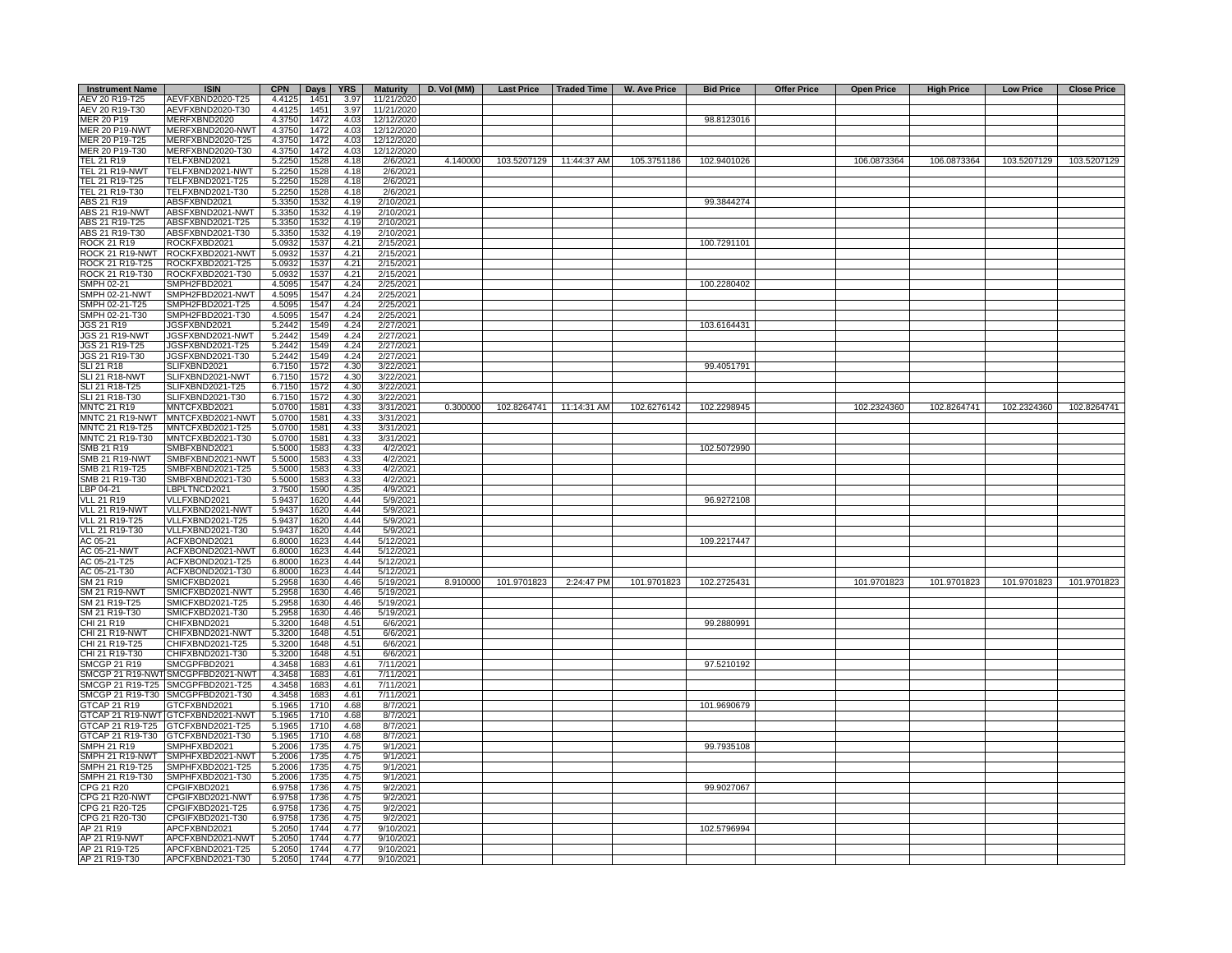| <b>Instrument Name</b> | <b>ISIN</b>                       | <b>CPN</b> | Days | <b>YRS</b> | <b>Maturity</b> | D. Vol (MM) | <b>Last Price</b> | <b>Traded Time</b>     | <b>W. Ave Price</b> | <b>Bid Price</b> | <b>Offer Price</b> | <b>Open Price</b> | <b>High Price</b> | <b>Low Price</b> | <b>Close Price</b> |
|------------------------|-----------------------------------|------------|------|------------|-----------------|-------------|-------------------|------------------------|---------------------|------------------|--------------------|-------------------|-------------------|------------------|--------------------|
| PCOR 21 R19            | PCORFXBD2021                      | 4.0032     | 1791 | 4.90       | 10/27/2021      | 6.000000    | 99.5706277        | 3:28:48 PM             | 99.9392876          | 98.9111280       |                    | 100.0130196       | 100.0130196       | 99.5706277       | 99.5706277         |
|                        | PCOR 21 R19-NWT PCORFXBD2021-NWT  | 4.0032     | 1791 | 4.90       | 10/27/2021      |             |                   |                        |                     |                  |                    |                   |                   |                  |                    |
| PCOR 21 R19-T25        | PCORFXBD2021-T25                  | 4.0032     | 1791 | 4.90       | 10/27/2021      |             |                   |                        |                     |                  |                    |                   |                   |                  |                    |
| PCOR 21 R19-T30        | PCORFXBD2021-T30                  | 4.0032     | 1791 | 4.90       | 10/27/2021      |             |                   |                        |                     |                  |                    |                   |                   |                  |                    |
| MBT 11-21              | MBTLTNCD2021                      | 4.2500     | 1816 | 4.97       | 11/21/2021      |             |                   |                        |                     |                  |                    |                   |                   |                  |                    |
| FLI 21 R20             | FLIFXBND2021                      | 5.4000     | 1829 | 5.01       | 12/4/2021       |             |                   |                        |                     | 100.6565554      |                    |                   |                   |                  |                    |
| <b>FLI 21 R20-NWT</b>  | FLIFXBND2021-NWT                  | 5.4000     | 1829 | 5.01       | 12/4/2021       |             |                   |                        |                     |                  |                    |                   |                   |                  |                    |
| FLI 21 R20-T25         | FLIFXBND2021-T25                  | 5.4000     | 1829 | 5.01       | 12/4/2021       |             |                   |                        |                     |                  |                    |                   |                   |                  |                    |
| FLI 21 R20-T30         | FLIFXBND2021-T30                  | 5.4000     | 1829 | 5.01       | 12/4/2021       |             |                   |                        |                     |                  |                    |                   |                   |                  |                    |
| <b>RLC 02-22</b>       | RLCFXBND2022                      | 4.8000     | 1910 | 5.23       | 2/23/2022       | 6.000000    | 104.9372698       | 8:56:11 AM             | 104.9372698         | 101.3771299      |                    | 104.9372698       | 104.9372698       | 104.9372698      | 104.9372698        |
| RLC 02-22-NWT          | RLCFXBND2022-NWT                  | 4.8000     | 1910 | 5.23       | 2/23/2022       |             |                   |                        |                     |                  |                    |                   |                   |                  |                    |
| RLC 02-22-T25          | RLCFXBND2022-T25                  | 4.8000     | 1910 | 5.23       | 2/23/2022       |             |                   |                        |                     |                  |                    |                   |                   |                  |                    |
| RLC 02-22-T30          | RLCFXBND2022-T30                  | 4.8000     | 1910 | 5.23       | 2/23/2022       |             |                   |                        |                     |                  |                    |                   |                   |                  |                    |
| SMB 22 R19             | SMBFXBND2022                      | 6.6000     | 1948 | 5.33       | 4/2/2022        |             |                   |                        |                     | 107.4042075      |                    |                   |                   |                  |                    |
|                        |                                   |            |      |            |                 |             |                   |                        |                     |                  |                    |                   |                   |                  |                    |
| <b>SMB 22 R19-NWT</b>  | SMBFXBND2022-NWT                  | 6.6000     | 1948 | 5.33       | 4/2/2022        |             |                   |                        |                     |                  |                    |                   |                   |                  |                    |
| SMB 22 R19-T25         | SMBFXBND2022-T25                  | 6.6000     | 1948 | 5.33       | 4/2/2022        |             |                   |                        |                     |                  |                    |                   |                   |                  |                    |
| SMB 22 R19-T30         | SMBFXBND2022-T30                  | 6.6000     | 1948 | 5.33       | 4/2/2022        |             |                   |                        |                     |                  |                    |                   |                   |                  |                    |
| ALI 22 R19             | ALIFXBND2022                      | 6.0000     | 1973 | 5.40       | 4/27/2022       |             |                   |                        |                     | 106.0147740      |                    |                   |                   |                  |                    |
| ALI 22 R19-NWT         | ALIFXBND2022-NWT                  | 6.0000     | 1973 | 5.40       | 4/27/2022       |             |                   |                        |                     |                  |                    |                   |                   |                  |                    |
| ALI 22 R19-T25         | ALIFXBND2022-T25                  | 6.0000     | 1973 | 5.40       | 4/27/2022       |             |                   |                        |                     |                  |                    |                   |                   |                  |                    |
| ALI 22 R19-T30         | ALIFXBND2022-T30                  | 6.0000     | 1973 | 5.40       | 4/27/2022       |             |                   |                        |                     |                  |                    |                   |                   |                  |                    |
| ALI 22 4.5             | ALI2FXBD2022                      | 4.5000     | 1975 | 5.41       | 4/29/2022       |             |                   |                        |                     | 98.5812782       |                    |                   |                   |                  |                    |
| ALI 22 4.5-NWT         | ALI2FXBD2022-NWT                  | 4.5000     | 1975 | 5.41       | 4/29/2022       |             |                   |                        |                     |                  |                    |                   |                   |                  |                    |
| ALI 22 4.5-T25         | ALI2FXBD2022-T25                  | 4.5000     | 1975 | 5.41       | 4/29/2022       |             |                   |                        |                     |                  |                    |                   |                   |                  |                    |
| ALI 22 4.5-T30         | ALI2FXBD2022-T30                  | 4.5000     | 1975 | 5.41       | 4/29/2022       |             |                   |                        |                     |                  |                    |                   |                   |                  |                    |
| CHIB 05-22             | CHIBLTNC2022                      | 3.2500     | 1994 | 5.46       | 5/18/2022       |             |                   |                        |                     |                  |                    |                   |                   |                  |                    |
| <b>SLTC 22 R20</b>     | SLTCFXBD2022                      | 5.5796     | 1998 | 5.47       | 5/22/2022       |             |                   |                        |                     | 98.6246353       |                    |                   |                   |                  |                    |
| SLTC 22 R20-NWT        | SLTCFXBD2022-NWT                  | 5.5796     | 1998 | 5.47       | 5/22/2022       |             |                   |                        |                     |                  |                    |                   |                   |                  |                    |
| SLTC 22 R20-T25        | SLTCFXBD2022-T25                  | 5.5796     | 1998 | 5.47       | 5/22/2022       |             |                   |                        |                     |                  |                    |                   |                   |                  |                    |
|                        | SLTCFXBD2022-T30                  |            |      | 5.47       | 5/22/2022       |             |                   |                        |                     |                  |                    |                   |                   |                  |                    |
| SLTC 22 R20-T30        |                                   | 5.5796     | 1998 |            |                 |             |                   |                        |                     |                  |                    |                   |                   |                  |                    |
| HOUSE 22 R20           | HOUSEFBD2022                      | 6.1310     | 2053 | 5.62       | 7/16/2022       |             |                   |                        |                     | 98.2700190       |                    |                   |                   |                  |                    |
|                        | HOUSE 22 R20-NWT HOUSEFBD2022-NWT | 6.1310     | 2053 | 5.62       | 7/16/2022       |             |                   |                        |                     |                  |                    |                   |                   |                  |                    |
|                        | HOUSE 22 R20-T25 HOUSEFBD2022-T25 | 6.1310     | 2053 | 5.62       | 7/16/2022       |             |                   |                        |                     |                  |                    |                   |                   |                  |                    |
|                        | HOUSE 22 R20-T30 HOUSEFBD2022-T30 | 6.1310     | 2053 | 5.62       | 7/16/2022       |             |                   |                        |                     |                  |                    |                   |                   |                  |                    |
| SM 22 R19              | SMICFXBD2022                      | 6.9442     | 2053 | 5.62       | 7/16/2022       |             |                   |                        |                     | 112.2846439      |                    |                   |                   |                  |                    |
| <b>SM 22 R19-NWT</b>   | SMICFXBD2022-NWT                  | 6.9442     | 2053 | 5.62       | 7/16/2022       |             |                   |                        |                     |                  |                    |                   |                   |                  |                    |
| SM 22 R19-T25          | SMICFXBD2022-T25                  | 6.9442     | 2053 | 5.62       | 7/16/2022       |             |                   |                        |                     |                  |                    |                   |                   |                  |                    |
| SM 22 R19-T30          | SMICFXBD2022-T30                  | 6.9442     | 2053 | 5.62       | 7/16/2022       |             |                   |                        |                     |                  |                    |                   |                   |                  |                    |
| AEV 22 R20             | AEVFXBND2022                      | 5.0056     | 2074 | 5.68       | 8/6/2022        |             |                   |                        |                     | 100.0259860      |                    |                   |                   |                  |                    |
| <b>AEV 22 R20-NWT</b>  | AEVFXBND2022-NWT                  | 5.0056     | 2074 | 5.68       | 8/6/2022        |             |                   |                        |                     |                  |                    |                   |                   |                  |                    |
| AEV 22 R20-T25         | AEVFXBND2022-T25                  | 5.0056     | 2074 | 5.68       | 8/6/2022        |             |                   |                        |                     |                  |                    |                   |                   |                  |                    |
| AEV 22 R20-T30         | AEVFXBND2022-T30                  | 5.0056     | 2074 | 5.68       | 8/6/2022        |             |                   |                        |                     |                  |                    |                   |                   |                  |                    |
| FLI 22 R20             | FLIFXBND2022                      | 5.3567     | 2088 | 5.72       | 8/20/2022       | 5.000000    | 105.4595415       | 4:07:03 PM             | 105.4619440         | 102.0141709      |                    | 105.4595415       | 105.4595415       | 105.4595415      | 105.4595415        |
| <b>FLI 22 R20-NWT</b>  | FLIFXBND2022-NWT                  | 5.3567     | 2088 | 5.72       | 8/20/2022       |             |                   |                        |                     |                  |                    |                   |                   |                  |                    |
| FLI 22 R20-T25         | FLIFXBND2022-T25                  | 5.3567     | 2088 | 5.72       | 8/20/2022       |             |                   |                        |                     |                  |                    |                   |                   |                  |                    |
|                        |                                   |            |      |            |                 |             |                   |                        |                     |                  |                    |                   |                   |                  |                    |
| FLI 22 R20-T30         | FLIFXBND2022-T30                  | 5.3567     | 2088 | 5.72       | 8/20/2022       |             |                   |                        |                     |                  |                    |                   |                   |                  |                    |
| GTCAP 23 R20           | GTCFXBND2023                      | 5.0937     | 2279 | 6.24       | 2/27/2023       |             |                   |                        |                     | 95.3119435       |                    |                   |                   |                  |                    |
|                        | GTCAP 23 R20-NWT GTCFXBND2023-NWT | 5.0937     | 2279 | 6.24       | 2/27/2023       |             |                   |                        |                     |                  |                    |                   |                   |                  |                    |
|                        | GTCAP 23 R20-T25 GTCFXBND2023-T25 | 5.0937     | 2279 | 6.24       | 2/27/2023       |             |                   |                        |                     |                  |                    |                   |                   |                  |                    |
|                        | GTCAP 23 R20-T30 GTCFXBND2023-T30 | 5.0937     | 2279 | 6.24       | 2/27/2023       |             |                   |                        |                     |                  |                    |                   |                   |                  |                    |
| EDC 23 R19             | EDCFXBND2023                      | 4.7312     | 2344 | 6.42       | 5/3/2023        |             |                   |                        |                     | 98.8049558       |                    |                   |                   |                  |                    |
| EDC 23 R19-NWT         | EDCFXBND2023-NWT                  | 4.7312     | 2344 | 6.42       | 5/3/2023        |             |                   |                        |                     |                  |                    |                   |                   |                  |                    |
| EDC 23 R19-T25         | EDCFXBND2023-T25                  | 4.7312     | 2344 | 6.42       | 5/3/2023        |             |                   |                        |                     |                  |                    |                   |                   |                  |                    |
| EDC 23 R19-T30         | EDCFXBND2023-T30                  | 4.7312     | 2344 | 6.42       | 5/3/2023        |             |                   |                        |                     |                  |                    |                   |                   |                  |                    |
| AC 23 R22              | ACFXBOND2023                      | 3.9200     | 2409 | 6.60       | 7/7/2023        | 12.000000   |                   | 93.9590873 11:50:13 AM | 93.9590873          | 93.9590873       |                    | 93.9590873        | 93.9590873        | 93.9590873       | 93.9590873         |
| <b>AC 23 R22-NWT</b>   | ACFXBOND2023-NWT                  | 3.9200     | 2409 | 6.60       | 7/7/2023        |             |                   |                        |                     |                  |                    |                   |                   |                  |                    |
| AC 23 R22-T25          | ACFXBOND2023-T25                  | 3.9200     | 2409 | 6.60       | 7/7/2023        |             |                   |                        |                     |                  |                    |                   |                   |                  |                    |
| AC 23 R22-T30          | ACFXBOND2023-T30                  | 3.9200     | 2409 | 6.60       | 7/7/2023        |             |                   |                        |                     |                  |                    |                   |                   |                  |                    |
| <b>SMCGP 23 R21</b>    | SMCGPFBD2023                      | 4.7575     | 2413 | 6.61       | 7/11/2023       |             |                   |                        |                     | 97.2620744       |                    |                   |                   |                  |                    |
|                        | SMCGP 23 R21-NWT SMCGPFBD2023-NWT | 4.7575     | 2413 | 6.61       | 7/11/2023       |             |                   |                        |                     |                  |                    |                   |                   |                  |                    |
|                        |                                   |            |      |            |                 |             |                   |                        |                     |                  |                    |                   |                   |                  |                    |
|                        | SMCGP 23 R21-T25 SMCGPFBD2023-T25 | 4.7575     | 2413 | 6.61       | 7/11/2023       |             |                   |                        |                     |                  |                    |                   |                   |                  |                    |
|                        | SMCGP 23 R21-T30 SMCGPFBD2023-T30 | 4.7575     | 2413 | 6.61       | 7/11/2023       |             |                   |                        |                     |                  |                    |                   |                   |                  |                    |
| GLO 23 R20             | GLOFXBND2023                      | 5.2792     | 2419 | 6.62       | 7/17/2023       |             |                   |                        |                     | 104.7350003      |                    |                   |                   |                  |                    |
| GLO 23 R20-NWT         | GLOFXBND2023-NWT                  | 5.2792     | 2419 | 6.62       | 7/17/2023       |             |                   |                        |                     |                  |                    |                   |                   |                  |                    |
| GLO 23 R20-T25         | GLOFXBND2023-T25                  | 5.2792     | 2419 | 6.62       | 7/17/2023       |             |                   |                        |                     |                  |                    |                   |                   |                  |                    |
| GLO 23 R20-T30         | GLOFXBND2023-T30                  | 5.2792     | 2419 | 6.62       | 7/17/2023       |             |                   |                        |                     |                  |                    |                   |                   |                  |                    |
| MBT 09-23              | MBTLTNCD2023                      | 3.5000     | 2483 | 6.80       | 9/19/2023       |             |                   |                        |                     |                  |                    |                   |                   |                  |                    |
| ALI 23 R22             | ALIFXBND2023                      | 3.8915     | 2501 | 6.85       | 10/7/2023       |             |                   |                        |                     | 92.2624778       |                    |                   |                   |                  |                    |
| ALI 23 R22-NWT         | ALIFXBND2023-NWT                  | 3.8915     | 2501 | 6.85       | 10/7/2023       |             |                   |                        |                     |                  |                    |                   |                   |                  |                    |
| ALI 23 R22-T25         | ALIFXBND2023-T25                  | 3.8915     | 2501 | 6.85       | 10/7/2023       |             |                   |                        |                     |                  |                    |                   |                   |                  |                    |
| ALI 23 R22-T30         | ALIFXBND2023-T30                  | 3.8915     | 2501 | 6.85       | 10/7/2023       |             |                   |                        |                     |                  |                    |                   |                   |                  |                    |
| <b>PCOR 23 R21</b>     | PCORFXBD2023                      | 4.5219     | 2521 | 6.90       | 10/27/2023      | 2.400000    | 100.6318454       | 3:37:15 PM             | 100.5279144         | 100.1278850      |                    | 100.4239834       | 100.6318454       | 100.4239834      | 100.6318454        |
|                        |                                   |            |      |            |                 |             |                   |                        |                     |                  |                    |                   |                   |                  |                    |
|                        | PCOR 23 R21-NWT PCORFXBD2023-NWT  | 4.5219     | 2521 | 6.90       | 10/27/2023      |             |                   |                        |                     |                  |                    |                   |                   |                  |                    |
|                        | PCOR 23 R21-T25 PCORFXBD2023-T25  | 4.5219     | 2521 | 6.90       | 10/27/2023      |             |                   |                        |                     |                  |                    |                   |                   |                  |                    |
| PCOR 23 R21-T30        | PCORFXBD2023-T30                  | 4.5219     | 2521 | 6.90       | 10/27/2023      |             |                   |                        |                     |                  |                    |                   |                   |                  |                    |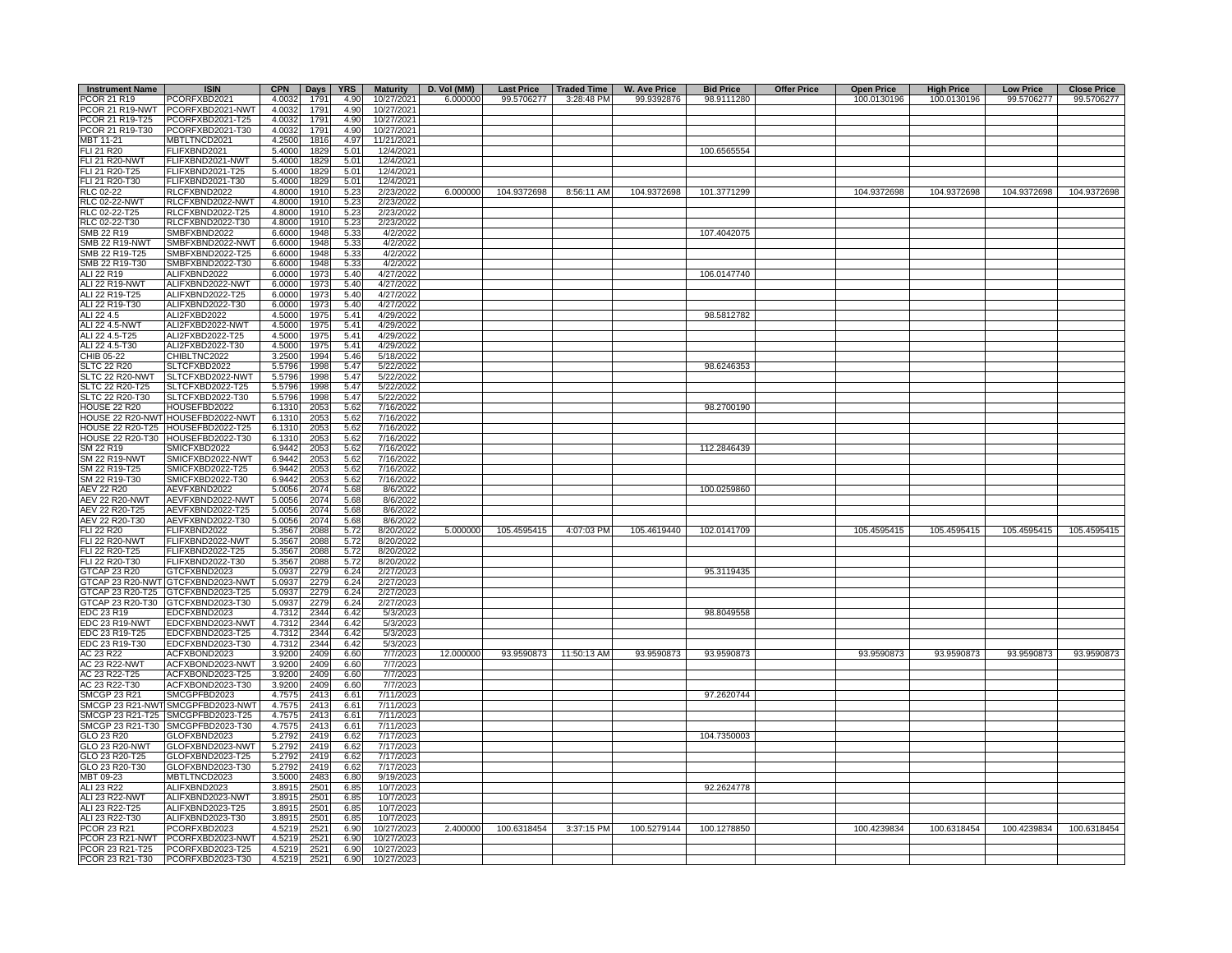| <b>Instrument Name</b> | <b>ISIN</b>                       | <b>CPN</b> | Days | <b>YRS</b> | <b>Maturity</b> | D. Vol (MM) |             |            | Last Price   Traded Time   W. Ave Price | <b>Bid Price</b> | <b>Offer Price</b> | <b>Open Price</b> | <b>High Price</b> | <b>Low Price</b> | <b>Close Price</b> |
|------------------------|-----------------------------------|------------|------|------------|-----------------|-------------|-------------|------------|-----------------------------------------|------------------|--------------------|-------------------|-------------------|------------------|--------------------|
| FLI 23 R20             | FLIFXBND2023                      | 5.4333     | 2533 | 6.93       | 11/8/2023       |             |             |            |                                         | 99.6157710       |                    |                   |                   |                  |                    |
| <b>FLI 23 R20-NWT</b>  | FLIFXBND2023-NWT                  | 5.4333     | 2533 | 6.93       | 11/8/2023       |             |             |            |                                         |                  |                    |                   |                   |                  |                    |
| FLI 23 R20-T25         | FLIFXBND2023-T25                  | 5.4333     | 2533 | 6.93       | 11/8/2023       |             |             |            |                                         |                  |                    |                   |                   |                  |                    |
| FLI 23 R20-T30         | FLIFXBND2023-T30                  | 5.4333     | 2533 | 6.93       | 11/8/2023       |             |             |            |                                         |                  |                    |                   |                   |                  |                    |
| <b>AEV 23 R20</b>      | AEVFXBND2023                      | 4.6188     | 2546 | 6.97       | 11/21/2023      |             |             |            |                                         | 96.3338164       |                    |                   |                   |                  |                    |
| <b>AEV 23 R20-NWT</b>  | AEVFXBND2023-NWT                  | 4.6188     | 2546 | 6.97       | 11/21/2023      |             |             |            |                                         |                  |                    |                   |                   |                  |                    |
| AEV 23 R20-T25         | AEVFXBND2023-T25                  | 4.6188     | 2546 | 6.97       | 11/21/2023      |             |             |            |                                         |                  |                    |                   |                   |                  |                    |
| AEV 23 R20-T30         | AEVFXBND2023-T30                  | 4.6188     | 2546 | 6.97       | 11/21/2023      |             |             |            |                                         |                  |                    |                   |                   |                  |                    |
| FDC 24 R21             | FDCFXBND2024                      | 6.1458     | 2610 | 7.15       | 1/24/2024       |             |             |            |                                         | 107.0034540      |                    |                   |                   |                  |                    |
| <b>FDC 24 R21-NWT</b>  | FDCFXBND2024-NWT                  | 6.1458     | 2610 | 7.15       | 1/24/2024       |             |             |            |                                         |                  |                    |                   |                   |                  |                    |
| FDC 24 R21-T25         | FDCFXBND2024-T25                  | 6.1458     | 2610 | 7.15       | 1/24/2024       |             |             |            |                                         |                  |                    |                   |                   |                  |                    |
| FDC 24 R21-T30         | FDCFXBND2024-T30                  | 6.1458     | 2610 | 7.15       | 1/24/2024       |             |             |            |                                         |                  |                    |                   |                   |                  |                    |
| ALI 24 R20             | ALIFXBND2024                      | 5.0000     | 2616 | 7.16       | 1/30/2024       | 5.000000    | 102.7187435 | 8:56:04 AM | 102.7187435                             | 102.1055395      |                    | 102.7187435       | 102.7187435       | 102.7187435      | 102.7187435        |
| <b>ALI 24 R20-NWT</b>  | ALIFXBND2024-NWT                  | 5.0000     | 2616 | 7.16       | 1/30/2024       |             |             |            |                                         |                  |                    |                   |                   |                  |                    |
| ALI 24 R20-T25         | ALIFXBND2024-T25                  | 5.0000     | 2616 | 7.16       | 1/30/2024       |             |             |            |                                         |                  |                    |                   |                   |                  |                    |
| ALI 24 R20-T30         | ALIFXBND2024-T30                  | 5.0000     | 2616 | 7.16       | 1/30/2024       |             |             |            |                                         |                  |                    |                   |                   |                  |                    |
| <b>TEL 24 R21</b>      | TELFXBND2024                      | 5.2813     | 2623 | 7.18       | 2/6/2024        |             |             |            |                                         | 101.3841545      |                    |                   |                   |                  |                    |
|                        | TELFXBND2024-NWT                  |            |      | 7.18       |                 |             |             |            |                                         |                  |                    |                   |                   |                  |                    |
| <b>TEL 24 R21-NWT</b>  |                                   | 5.2813     | 2623 | 7.18       | 2/6/2024        |             |             |            |                                         |                  |                    |                   |                   |                  |                    |
| TEL 24 R21-T25         | TELFXBND2024-T25                  | 5.2813     | 2623 |            | 2/6/2024        |             |             |            |                                         |                  |                    |                   |                   |                  |                    |
| TEL 24 R21-T30         | TELFXBND2024-T30                  | 5.2813     | 2623 | 7.18       | 2/6/2024        |             |             |            |                                         |                  |                    |                   |                   |                  |                    |
| <b>JGS 24 R20</b>      | JGSFXBND2024                      | 5.3000     | 2644 | 7.24       | 2/27/2024       |             |             |            |                                         | 101.7952746      |                    |                   |                   |                  |                    |
| <b>JGS 24 R20-NWT</b>  | JGSFXBND2024-NWT                  | 5.3000     | 2644 | 7.24       | 2/27/2024       |             |             |            |                                         |                  |                    |                   |                   |                  |                    |
| JGS 24 R20-T25         | JGSFXBND2024-T25                  | 5.3000     | 2644 | 7.24       | 2/27/2024       |             |             |            |                                         |                  |                    |                   |                   |                  |                    |
| JGS 24 R20-T30         | JGSFXBND2024-T30                  | 5.3000     | 2644 | 7.24       | 2/27/2024       |             |             |            |                                         |                  |                    |                   |                   |                  |                    |
| <b>MNTC 24 R21</b>     | MNTCFXBD2024                      | 5.5000     | 2677 | 7.33       | 3/31/2024       |             |             |            |                                         | 103.3622298      |                    |                   |                   |                  |                    |
| MNTC 24 R21-NWT        | MNTCFXBD2024-NWT                  | 5.5000     | 2677 | 7.33       | 3/31/2024       |             |             |            |                                         |                  |                    |                   |                   |                  |                    |
| MNTC 24 R21-T25        | MNTCFXBD2024-T25                  | 5.5000     | 2677 | 7.33       | 3/31/2024       |             |             |            |                                         |                  |                    |                   |                   |                  |                    |
| MNTC 24 R21-T30        | MNTCFXBD2024-T30                  | 5.5000     | 2677 | 7.33       | 3/31/2024       |             |             |            |                                         |                  |                    |                   |                   |                  |                    |
| SMB 24 R21             | SMBFXBND2024                      | 6.0000     | 2679 | 7.33       | 4/2/2024        |             |             |            |                                         | 103.5862051      |                    |                   |                   |                  |                    |
| <b>SMB 24 R21-NWT</b>  | SMBFXBND2024-NWT                  | 6.0000     | 2679 | 7.33       | 4/2/2024        |             |             |            |                                         |                  |                    |                   |                   |                  |                    |
| SMB 24 R21-T25         | SMBFXBND2024-T25                  | 6.0000     | 2679 | 7.33       | 4/2/2024        |             |             |            |                                         |                  |                    |                   |                   |                  |                    |
| SMB 24 R21-T30         | SMBFXBND2024-T30                  | 6.0000     | 2679 | 7.33       | 4/2/2024        |             |             |            |                                         |                  |                    |                   |                   |                  |                    |
| SM 24 R21              | SMICFXBD2024                      |            |      |            |                 |             |             |            |                                         |                  |                    |                   |                   |                  |                    |
|                        |                                   | 5.6125     | 2726 | 7.46       | 5/19/2024       |             |             |            |                                         | 101.5962182      |                    |                   |                   |                  |                    |
| <b>SM 24 R21-NWT</b>   | SMICFXBD2024-NWT                  | 5.6125     | 2726 | 7.46       | 5/19/2024       |             |             |            |                                         |                  |                    |                   |                   |                  |                    |
| SM 24 R21-T25          | SMICFXBD2024-T25                  | 5.6125     | 2726 | 7.46       | 5/19/2024       |             |             |            |                                         |                  |                    |                   |                   |                  |                    |
| SM 24 R21-T30          | SMICFXBD2024-T30                  | 5.6125     | 2726 | 746        | 5/19/2024       |             |             |            |                                         |                  |                    |                   |                   |                  |                    |
| <b>GTCAP 24 R21</b>    | GTCFXBND2024                      | 5.6250     | 2806 | 7.68       | 8/7/2024        |             |             |            |                                         | 104.9774703      |                    |                   |                   |                  |                    |
|                        | GTCAP 24 R21-NWT GTCFXBND2024-NWT | 5.6250     | 2806 | 7.68       | 8/7/2024        |             |             |            |                                         |                  |                    |                   |                   |                  |                    |
|                        | GTCAP 24 R21-T25 GTCFXBND2024-T25 | 5.6250     | 2806 | 7.68       | 8/7/2024        |             |             |            |                                         |                  |                    |                   |                   |                  |                    |
| GTCAP 24 R21-T30       | GTCFXBND2024-T30                  | 5.6250     | 2806 | 7.68       | 8/7/2024        |             |             |            |                                         |                  |                    |                   |                   |                  |                    |
| <b>SMPH 24 R21</b>     | SMPHFXBD2024                      | 5.7417     | 2831 | 7.75       | 9/1/2024        |             |             |            |                                         | 101.5167689      |                    |                   |                   |                  |                    |
| SMPH 24 R21-NWT        | SMPHFXBD2024-NWT                  | 5.7417     | 2831 | 7.75       | 9/1/2024        |             |             |            |                                         |                  |                    |                   |                   |                  |                    |
| SMPH 24 R21-T25        | SMPHFXBD2024-T25                  | 5.7417     | 2831 | 7.75       | 9/1/2024        |             |             |            |                                         |                  |                    |                   |                   |                  |                    |
| SMPH 24 R21-T30        | SMPHFXBD2024-T30                  | 5.7417     | 2831 | 7.75       | 9/1/2024        |             |             |            |                                         |                  |                    |                   |                   |                  |                    |
| <b>FLI 24 R21</b>      | FLIFXBND2024                      | 5.6389     | 2925 | 8.01       | 12/4/2024       |             |             |            |                                         | 100.8945187      |                    |                   |                   |                  |                    |
| FLI 24 R21-NWT         | FLIFXBND2024-NWT                  | 5.6389     | 2925 | 8.01       | 12/4/2024       |             |             |            |                                         |                  |                    |                   |                   |                  |                    |
| FLI 24 R21-T25         | FLIFXBND2024-T25                  | 5.6389     | 2925 | 8.01       | 12/4/2024       |             |             |            |                                         |                  |                    |                   |                   |                  |                    |
| FLI 24 R21-T30         | FLIFXBND2024-T30                  | 5.6389     | 2925 | 8.01       | 12/4/2024       |             |             |            |                                         |                  |                    |                   |                   |                  |                    |
| RLC 02-25              | RLCFXBND2025                      | 4.9344     | 3006 | 8.23       | 2/23/2025       |             |             |            |                                         | 94.3907919       |                    |                   |                   |                  |                    |
| <b>RLC 02-25-NWT</b>   | RLCFXBND2025-NWT                  | 4.9344     | 3006 | 8.23       | 2/23/2025       |             |             |            |                                         |                  |                    |                   |                   |                  |                    |
|                        |                                   |            |      |            |                 |             |             |            |                                         |                  |                    |                   |                   |                  |                    |
| RLC 02-25-T25          | RLCFXBND2025-T25                  | 4.9344     | 3006 | 8.23       | 2/23/2025       |             |             |            |                                         |                  |                    |                   |                   |                  |                    |
| RLC 02-25-T30          | RLCFXBND2025-T30                  | 4.9344     | 3006 | 8.23       | 2/23/2025       |             |             |            |                                         |                  |                    |                   |                   |                  |                    |
| ALI 25 R21             | ALIFXBND2025                      | 5.6250     | 3067 | 8.40       | 4/25/2025       | 10.000000   | 107.0700893 | 8:55:06 AM | 107.0700893                             | 106.8904434      |                    | 107.0700893       | 107.0700893       | 107.0700893      | 107.0700893        |
| <b>ALI 25 R21-NWT</b>  | ALIFXBND2025-NWT                  | 5.6250     | 3067 | 8.40       | 4/25/2025       |             |             |            |                                         |                  |                    |                   |                   |                  |                    |
| ALI 25 R21-T25         | ALIFXBND2025-T25                  | 5.6250     | 3067 | 8.40       | 4/25/2025       |             |             |            |                                         |                  |                    |                   |                   |                  |                    |
| ALI 25 R21-T30         | ALIFXBND2025-T30                  | 5.6250     | 3067 | 8.40       | 4/25/2025       |             |             |            |                                         |                  |                    |                   |                   |                  |                    |
| <b>SLTC 25 R22</b>     | SLTCFXBD2025                      | 6.4872     | 3094 | 8.47       | 5/22/2025       |             |             |            |                                         | 98.7907315       |                    |                   |                   |                  |                    |
| SLTC 25 R22-NWT        | SLTCFXBD2025-NWT                  | 6.4872     | 3094 | 8.47       | 5/22/2025       |             |             |            |                                         |                  |                    |                   |                   |                  |                    |
| SLTC 25 R22-T25        | SLTCFXBD2025-T25                  | 6.4872     | 3094 | 8.47       | 5/22/2025       |             |             |            |                                         |                  |                    |                   |                   |                  |                    |
| SLTC 25 R22-T30        | SLTCFXBD2025-T30                  | 6.4872     | 3094 | 8.47       | 5/22/2025       |             |             |            |                                         |                  |                    |                   |                   |                  |                    |
| <b>HOUSE 25 R22</b>    | HOUSEFBD2025                      | 6.8666     | 3149 | 8.62       | 7/16/2025       |             |             |            |                                         | 99.1379819       |                    |                   |                   |                  |                    |
|                        | HOUSE 25 R22-NWT HOUSEFBD2025-NWT | 6.8666     | 3149 | 8.62       | 7/16/2025       |             |             |            |                                         |                  |                    |                   |                   |                  |                    |
|                        | HOUSE 25 R22-T25 HOUSEFBD2025-T25 | 6.8666     | 3149 | 8.62       | 7/16/2025       |             |             |            |                                         |                  |                    |                   |                   |                  |                    |
|                        | HOUSE 25 R22-T30 HOUSEFBD2025-T30 | 6.8666     | 3149 | 8.62       | 7/16/2025       |             |             |            |                                         |                  |                    |                   |                   |                  |                    |
| <b>FLI 25 R22</b>      | FLIFXBND2025                      | 5.7139     | 3184 | 8.72       | 8/20/2025       |             |             |            |                                         | 101.4726265      |                    |                   |                   |                  |                    |
| FLI 25 R22-NWT         | FLIFXBND2025-NWT                  | 5.7139     | 3184 | 8.72       | 8/20/2025       |             |             |            |                                         |                  |                    |                   |                   |                  |                    |
| FLI 25 R22-T25         | FLIFXBND2025-T25                  | 5.7139     | 3184 | 8.72       | 8/20/2025       |             |             |            |                                         |                  |                    |                   |                   |                  |                    |
|                        |                                   |            |      |            |                 |             |             |            |                                         |                  |                    |                   |                   |                  |                    |
| FLI 25 R22-T30         | FLIFXBND2025-T30                  | 5.7139     | 3184 | 8.72       | 8/20/2025       |             |             |            |                                         |                  |                    |                   |                   |                  |                    |
| ALI 25 R22             | ALI2FXBD2025                      | 4.7500     | 3250 | 8.90       | 10/25/2025      |             |             |            |                                         | 96.8213601       | 102.5504737        |                   |                   |                  |                    |
| ALI 25 R22-NWT         | ALI2FXBD2025-NWT                  | 4.7500     | 3250 | 8.90       | 10/25/2025      |             |             |            |                                         |                  |                    |                   |                   |                  |                    |
| ALI 25 R22-T25         | ALI2FXBD2025-T25                  | 4.7500     | 3250 | 8.90       | 10/25/2025      |             |             |            |                                         |                  |                    |                   |                   |                  |                    |
| ALI 25 R22-T30         | ALI2FXBD2025-T30                  | 4.7500     | 3250 | 8.90       | 10/25/2025      |             |             |            |                                         |                  |                    |                   |                   |                  |                    |
| <b>SMPH 25 R23</b>     | SMPHFXBD2025                      | 4.7990     | 3281 | 8.98       | 11/25/2025      |             |             |            |                                         | 98.9098535       |                    |                   |                   |                  |                    |
|                        | SMPH 25 R23-NWT SMPHFXBD2025-NWT  | 4.7990     | 3281 | 8.98       | 11/25/2025      |             |             |            |                                         |                  |                    |                   |                   |                  |                    |
| SMPH 25 R23-T25        | SMPHFXBD2025-T25                  | 4.7990     | 3281 | 8.98       | 11/25/2025      |             |             |            |                                         |                  |                    |                   |                   |                  |                    |